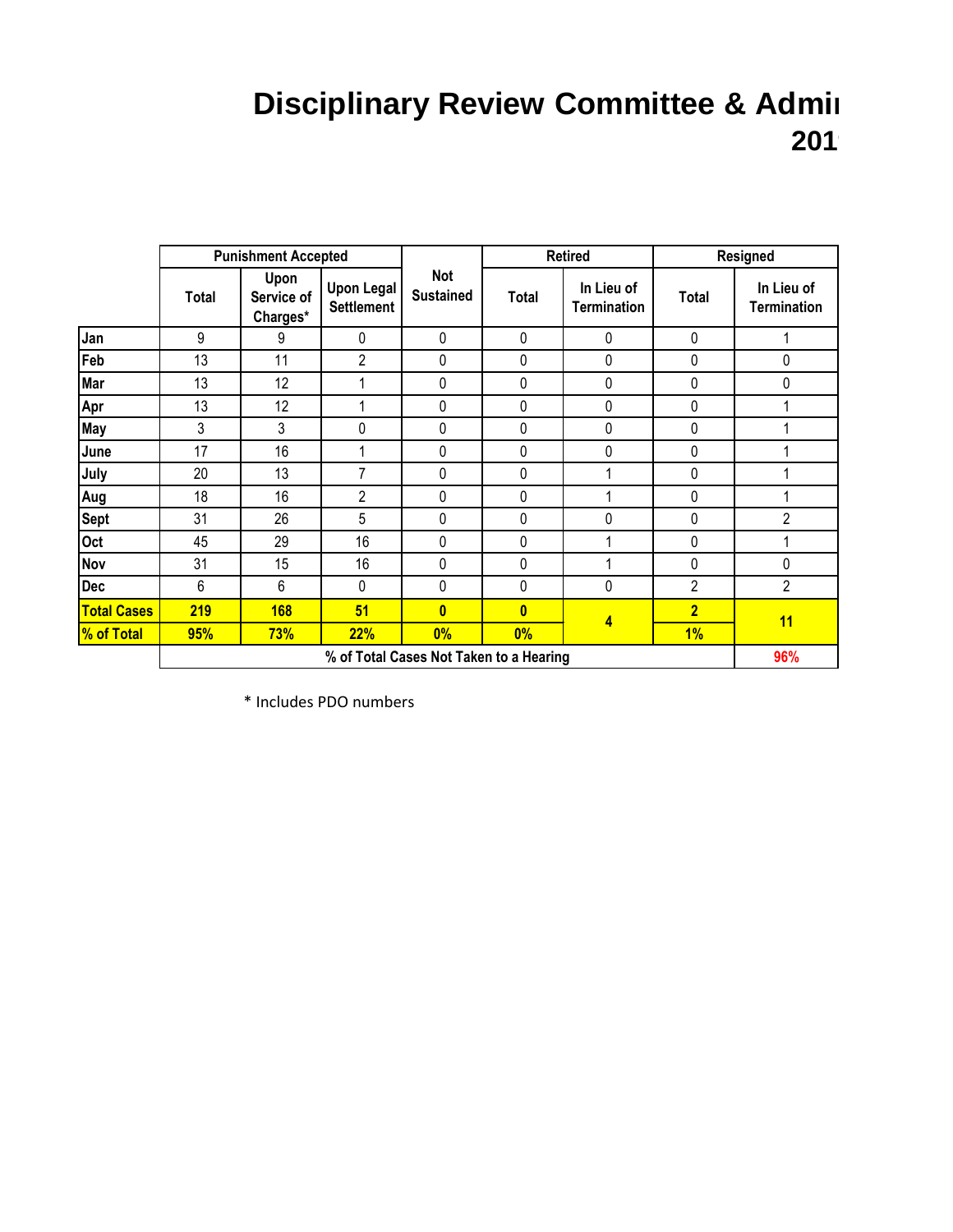## **nistrative Hearing Board Dispositions 2019**

| <b>Hearings Held</b> |                                     |                |                   |                                 |                                       |                   |              |
|----------------------|-------------------------------------|----------------|-------------------|---------------------------------|---------------------------------------|-------------------|--------------|
|                      | <b>Guilty</b>                       |                | <b>Not Guilty</b> |                                 |                                       |                   |              |
| #                    | %                                   | $\#$           | %                 | <b>Total</b><br><b>Hearings</b> | <b>Total Cases</b><br><b>Disposed</b> | <b>Terminated</b> |              |
| $\mathbf{0}$         | 0%                                  | $\mathbf{1}$   | 100%              | $\overline{1}$                  | 10                                    | $\mathbf 0$       | Jan          |
| 1                    | 100%                                | $\mathbf{0}$   | $0\%$             | $\mathbf{1}$                    | 14                                    | $\mathbf 0$       | Feb          |
| $\mathbf{0}$         | 0%                                  | $\mathbf{0}$   | 0%                | $\mathbf{0}$                    | 13                                    | $\mathbf{1}$      | Mar          |
| $\overline{2}$       | 100%                                | $\pmb{0}$      | 0%                | $\overline{2}$                  | 15                                    | $\mathbf{1}$      | Apr          |
| $\mathbf{1}$         | 100%                                | $\mathbf{0}$   | $0\%$             | $\overline{1}$                  | 4                                     | 3                 | May          |
| $\mathbf{0}$         | 0%                                  | $\mathbf{0}$   | $0\%$             | $\overline{0}$                  | 17                                    | $\mathbf{0}$      | June         |
| $\mathbf{0}$         | 0%                                  | $\mathbf{1}$   | 100%              | $\overline{1}$                  | 21                                    | $\mathbf 0$       | July         |
| $\overline{1}$       | 100%                                | $\mathbf{0}$   | $0\%$             | $\overline{1}$                  | 19                                    | $\mathbf{0}$      | Aug          |
| $\mathbf{1}$         | 50%                                 | 1              | 50%               | $\overline{2}$                  | 33                                    | $\mathbf 0$       | Sept         |
| $\mathbf{0}$         | 0%                                  | $\mathbf{0}$   | $0\%$             | $\mathbf{0}$                    | 45                                    | $\overline{0}$    | Oct          |
| $\mathbf{0}$         | 0%                                  | $\mathbf{0}$   | $0\%$             | $\overline{0}$                  | 31                                    | $\mathbf{1}$      | <b>Nov</b>   |
| $\mathbf{0}$         | 0%                                  | $\overline{1}$ | 100%              | $\overline{1}$                  | 9                                     | $\mathbf 0$       | <b>Dec</b>   |
| $6\phantom{a}$       |                                     | 4              |                   | 10                              | 231                                   | $6\phantom{1}$    | <b>Total</b> |
| 60%                  | 60%                                 | 40%            | 40%               |                                 | <b>100%</b>                           |                   |              |
|                      | % of Total Cases Taken to a Hearing |                |                   | 4%                              |                                       |                   |              |

| Jan         |  |
|-------------|--|
| Feb         |  |
| Mar         |  |
| Apr         |  |
| May         |  |
| June        |  |
| July        |  |
| Aug         |  |
| <b>Sept</b> |  |
| Oct         |  |
| Nov         |  |
| Dec         |  |
| Total       |  |